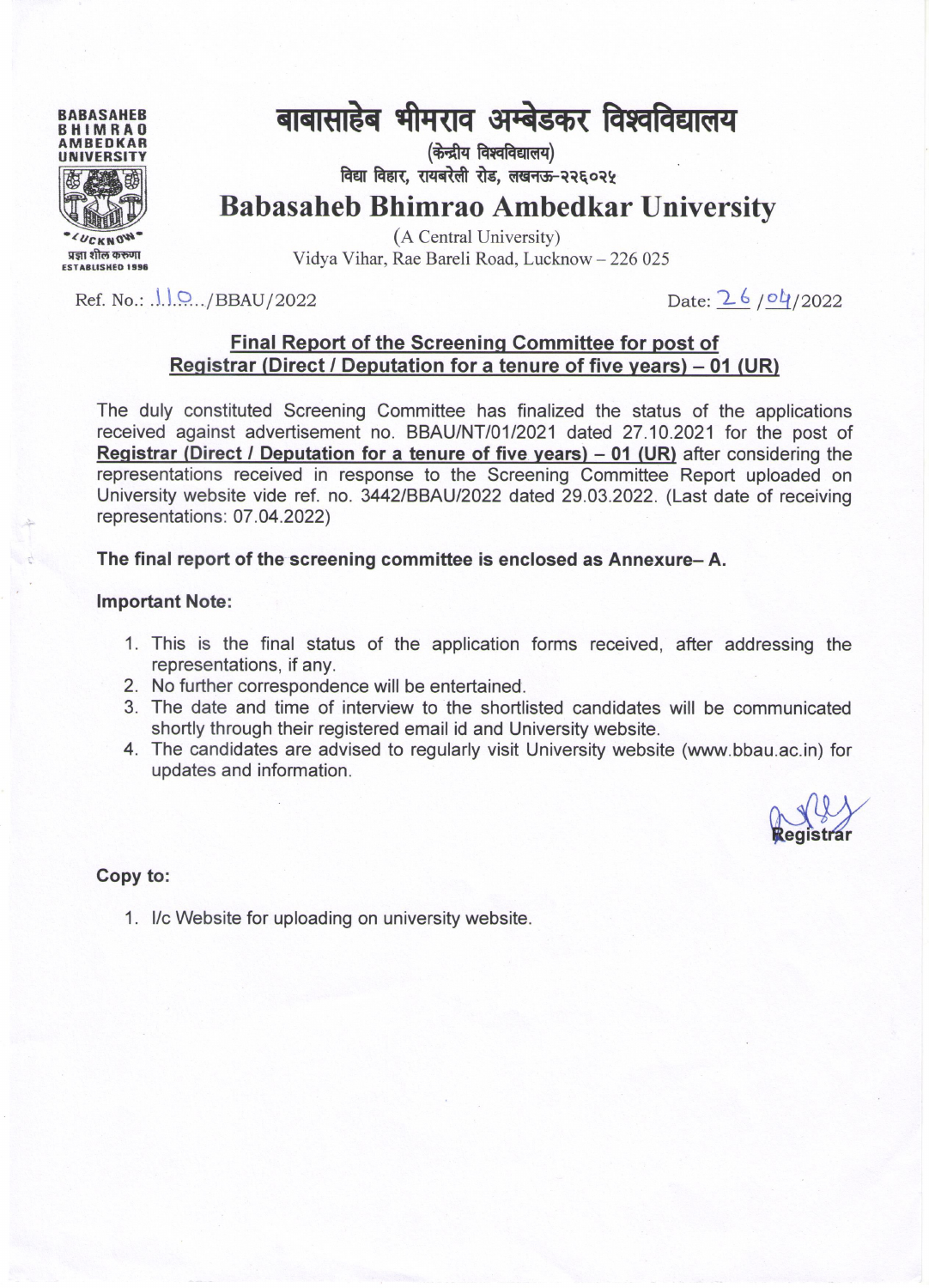## **BABASAHEB BHIMRAO AMBEDKAR UNIVERSITY, LUCKNOW**

### **FINAL REPORT OF THE SCREENING COMMITTEE**

## Advt. No.: **BBAU/NT/01/2021 dated 27/10/2021**

## Post Code: **NT-01** Name of the Post: **Registrar– 01 (UR) (Direct/Deputation for a tenure of five years)**

| S.<br>No.      | <b>For</b><br>m   | <b>Name, Contact Details</b>     | Cat.<br>&                    | <b>Direct</b>         | <b>Eligibility</b><br><b>Status</b> | <b>Remarks</b>                                                                                                                                                                                                                                                                                                                                                                                                                                                                     |
|----------------|-------------------|----------------------------------|------------------------------|-----------------------|-------------------------------------|------------------------------------------------------------------------------------------------------------------------------------------------------------------------------------------------------------------------------------------------------------------------------------------------------------------------------------------------------------------------------------------------------------------------------------------------------------------------------------|
|                | No.               | DoB (Gender)                     | <b>PwB</b><br>D              | <b>Deput</b><br>ation |                                     |                                                                                                                                                                                                                                                                                                                                                                                                                                                                                    |
|                | <b>CBN</b><br>102 | <b>Rajesh Kumar Pandey</b>       | <b>UR</b><br>(LD)            | Direct                | Not<br>Eligible                     | Candidate failed to submit the following documents within the requisite time period as<br>required through Screening Committee Report uploaded on University website vide<br>ref. no. 3442/BBAU/2022 dated 29.03.2022 (Last date 07.04.2022):<br>Experience certificate from Indian Institute of Engg. & Information Technology,<br>Gorakhpur clearly indicating the AGP/ Pay level at the time of joining the services<br>and dates of subsequent promotions with AGP/ Pay level. |
| $\overline{2}$ | <b>CBN</b><br>118 | <b>Pushpendra Kumar</b><br>Singh | <b>UR</b><br>(N/A)           | Direct                | Eligible                            | Candidate is required to produce following documents at the time of interview failing<br>which he/she will not be allowed to appear for the interview:<br>1. Latest No Objection Certificate along with the Vigilance Clearance Certificate in a<br>sealed cover from the previous employer as per clause V(b) 'How to Apply' of Advt.<br>No. BBAU/NT/01/2021.                                                                                                                     |
| 3              | <b>CBN</b><br>120 | Ganesh Kumar Selvaraju           | <b>OBC</b><br>(NCL)<br>(N/A) | <b>Direct</b>         | Not<br>Eligible                     | Less than 8 years of experience as Deputy Registrar or an equivalent post i.e. Level-<br>12.                                                                                                                                                                                                                                                                                                                                                                                       |
| 4              | <b>CBN</b><br>121 | <b>Vinay Kumar</b>               | <b>UR</b><br>(N/A)           | Direct                | Eligible                            | Candidate is required to produce following documents at the time of interview failing<br>which he/she will not be allowed to appear for the interview:<br>1. No Objection Certificate along with the Vigilance Clearance Certificate in a sealed<br>cover from the previous employer as per clause V(b) 'How to Apply' of Advt. No.<br>BBAU/NT/01/2021.                                                                                                                            |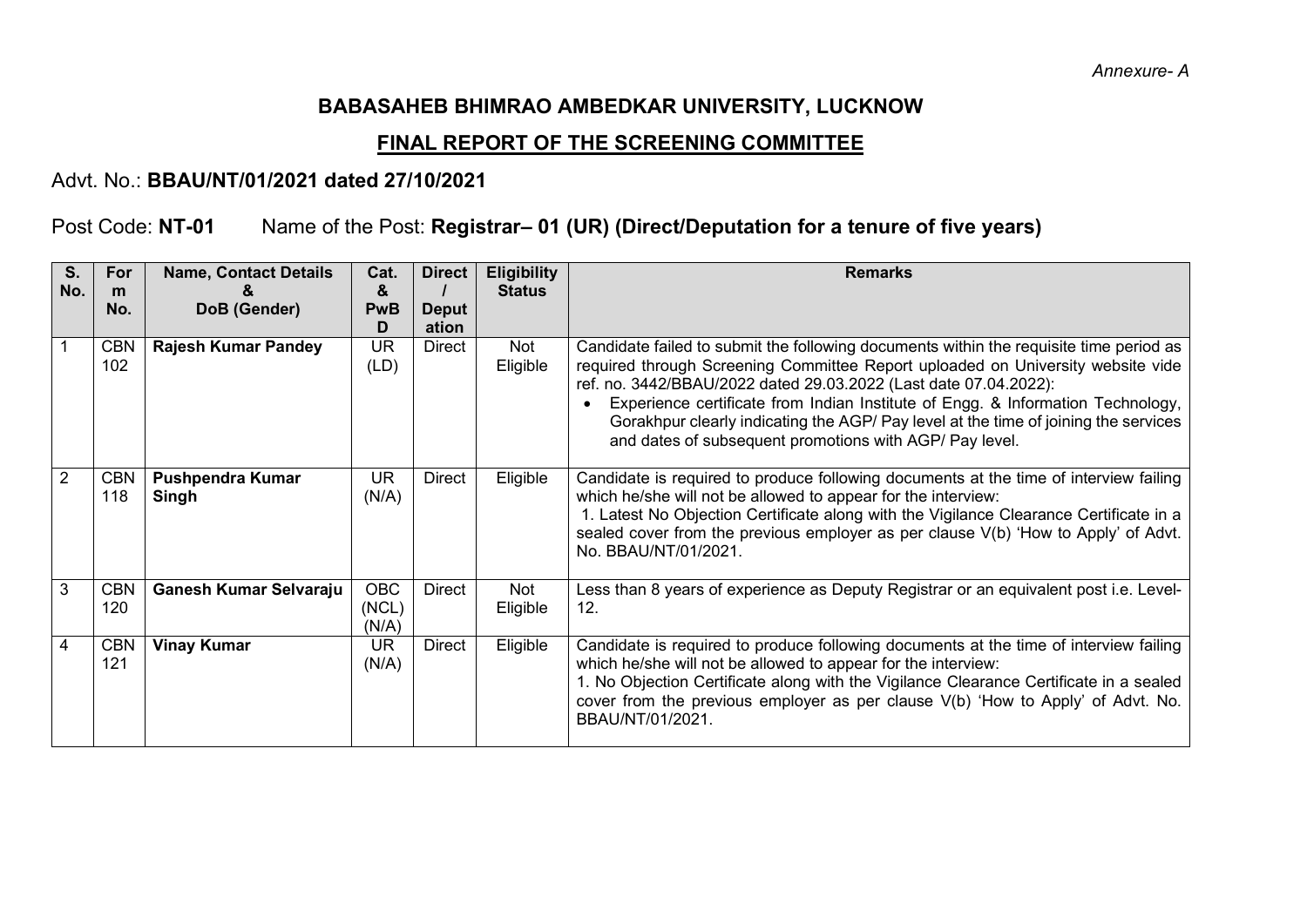| S.             | For               | <b>Name, Contact Details</b> | Cat.               | <b>Direct</b>         | <b>Eligibility</b> | <b>Remarks</b>                                                                                                                                                                                                                                                                                                                                                                                                                                                                                                                                                                                                             |
|----------------|-------------------|------------------------------|--------------------|-----------------------|--------------------|----------------------------------------------------------------------------------------------------------------------------------------------------------------------------------------------------------------------------------------------------------------------------------------------------------------------------------------------------------------------------------------------------------------------------------------------------------------------------------------------------------------------------------------------------------------------------------------------------------------------------|
| No.            | m                 |                              | &                  |                       | <b>Status</b>      |                                                                                                                                                                                                                                                                                                                                                                                                                                                                                                                                                                                                                            |
|                | No.               | DoB (Gender)                 | <b>PwB</b><br>D    | <b>Deput</b><br>ation |                    |                                                                                                                                                                                                                                                                                                                                                                                                                                                                                                                                                                                                                            |
| 5              | <b>CBN</b>        | <b>Rohan Rai</b>             | <b>UR</b>          | <b>Direct</b>         | Eligible           | ---                                                                                                                                                                                                                                                                                                                                                                                                                                                                                                                                                                                                                        |
|                | 129               |                              | (N/A)              |                       |                    |                                                                                                                                                                                                                                                                                                                                                                                                                                                                                                                                                                                                                            |
| 6              | <b>CBN</b><br>132 | <b>Tharkeshwar Nath Giri</b> | <b>UR</b><br>(N/A) | Deput<br>ation        | Eligible           | Candidate is required to produce following documents at the time of interview failing<br>which he/she will not be allowed to appear for the interview:<br>1. No Objection Certificate along with the Vigilance Clearance Certificate in a sealed<br>cover from the previous employer as per clause V(b) 'How to Apply' of Advt. No.<br>BBAU/NT/01/2021.<br>2.<br>Annual<br>Performance<br>Appraisal Reports<br>(APARs)/<br>ACR<br>for<br>the<br>preceding five years and Vigilance Clearance Certificate, duly certified by the<br>Competent Authority, as per clause V(c) 'How to Apply' of Advt. No.<br>BBAU/NT/01/2021. |
| $\overline{7}$ | <b>CBN</b><br>135 | <b>Vikas Trivedi</b>         | <b>UR</b><br>(N/A) | <b>Direct</b>         | Eligible           | The committee went through the documents received through email dated 01.04.2022<br>sent by the candidate and accepted the same.                                                                                                                                                                                                                                                                                                                                                                                                                                                                                           |
| 8              | <b>CBN</b><br>143 | Sushendra Kumar Misra        | <b>UR</b><br>(N/A) | <b>Direct</b>         | Eligible           | -----                                                                                                                                                                                                                                                                                                                                                                                                                                                                                                                                                                                                                      |
| 9              | <b>CBN</b><br>145 | Sanjay Kumar Yadav           | <b>UR</b><br>(N/A) | Deput<br>ation        | Rejected           | Hard Copy of the Online Application Form along with other relevant documents not<br>received. Hence, not considered for scrutiny as per clause V(d) 'How to Apply' of<br>Advertisement No. BBAU/NT/01/2021.                                                                                                                                                                                                                                                                                                                                                                                                                |
| 10             | <b>CBN</b><br>150 | <b>Umesh Singh</b>           | <b>UR</b><br>(N/A) | Deput<br>ation        | Not<br>Eligible    | Candidate failed to submit the following documents within the requisite time period as<br>required through Screening Committee Report uploaded on University website vide<br>ref. no. 3442/BBAU/2022 dated 29.03.2022 (Last date 07.04.2022):<br>Experience certificate clearly indicating the AGP/ Pay level at the time of joining<br>the services and dates of subsequent promotions with AGP/ Pay level.                                                                                                                                                                                                               |
| 11             | <b>CBN</b><br>159 | <b>Madhvi Sharma</b>         | <b>UR</b><br>(N/A) | Direct                | Eligible           | Candidate is required to produce following documents at the time of interview failing<br>which he/she will not be allowed to appear for the interview:<br>1. No Objection Certificate along with the Vigilance Clearance Certificate in a sealed<br>cover from the previous employer as per clause $V(b)$ 'How to Apply' of Advt. No.<br>BBAU/NT/01/2021.                                                                                                                                                                                                                                                                  |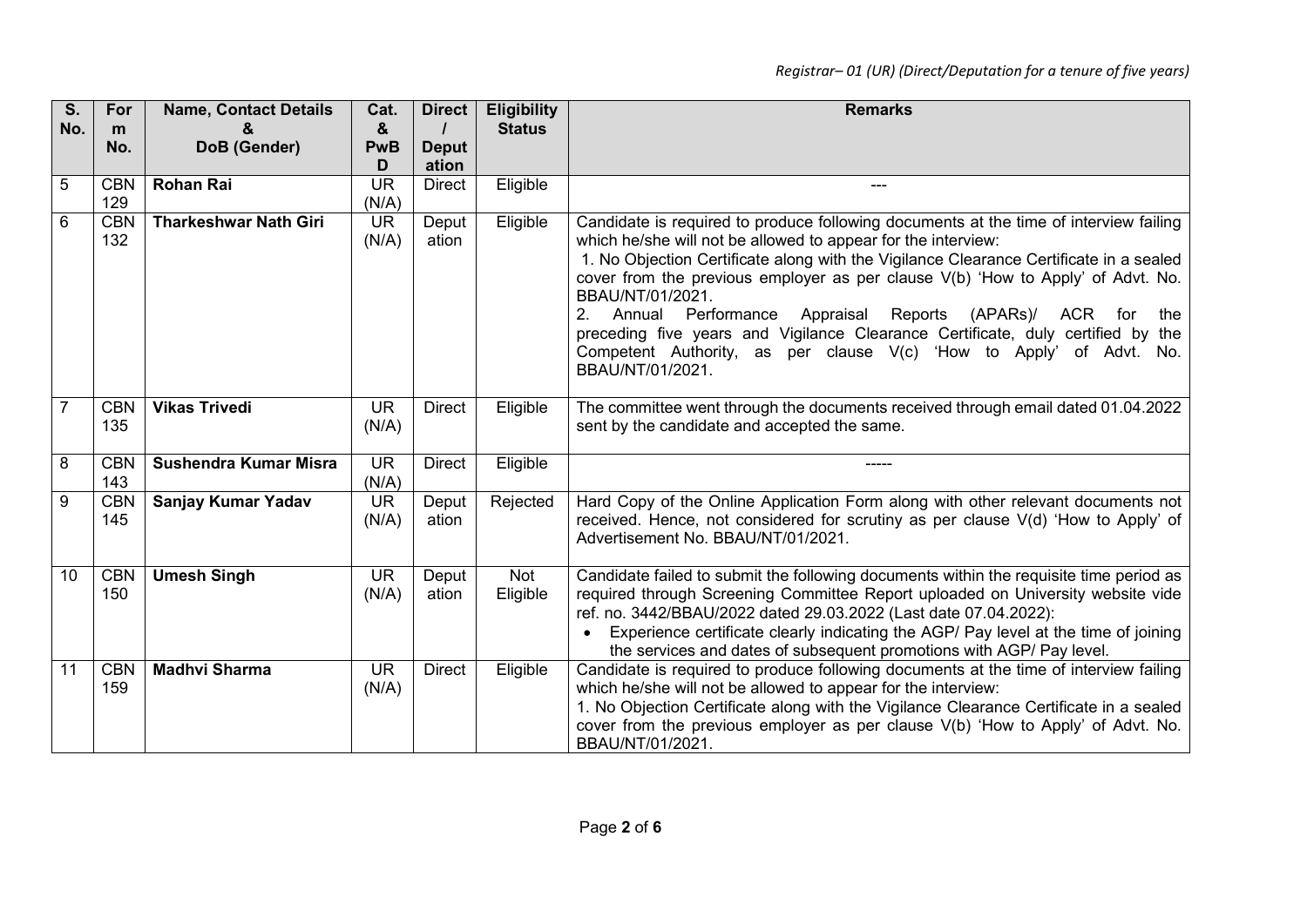| S.  | For        | <b>Name, Contact Details</b> | Cat.       | <b>Direct</b> | <b>Eligibility</b> | <b>Remarks</b>                                                                                      |
|-----|------------|------------------------------|------------|---------------|--------------------|-----------------------------------------------------------------------------------------------------|
| No. | m          |                              | &          |               | <b>Status</b>      |                                                                                                     |
|     | No.        | DoB (Gender)                 | <b>PwB</b> | <b>Deput</b>  |                    |                                                                                                     |
|     |            |                              | D          | ation         |                    |                                                                                                     |
| 12  | <b>CBN</b> | <b>Shreya Sharma</b>         | <b>OBC</b> | <b>Direct</b> | Rejected           | 1. Hard Copy of the Online Application Form along with other relevant documents not                 |
|     | 206        |                              | (NCL)      |               |                    | received. Hence, not considered for scrutiny as per clause V(d) 'How to Apply' of Advt.             |
|     |            |                              | (N/A)      |               |                    | No. BBAU/NT/01/2021.                                                                                |
|     |            |                              |            |               |                    | 2. No experience claimed.                                                                           |
|     |            |                              |            |               |                    | 3. Less than 55% marks in Masters Degree.                                                           |
| 13  | <b>CBN</b> | Dinesh Kumar Rajoriya        | <b>UR</b>  | <b>Direct</b> | Rejected           | Hard Copy of the Online Application Form along with other relevant documents not                    |
|     | 22         |                              | (N/A)      |               |                    | received. Hence, not considered for scrutiny as per clause V(d) 'How to Apply' of Advt.             |
|     |            |                              |            |               |                    | No. BBAU/NT/01/2021.                                                                                |
| 14  | <b>CBN</b> | Rashmi Tripathi              | <b>UR</b>  | <b>Direct</b> | Eligible           | Candidate is required to produce following documents at the time of interview failing               |
|     | 24         |                              | (N/A)      |               |                    | which he/she will not be allowed to appear for the interview:                                       |
|     |            |                              |            |               |                    | 1. No Objection Certificate along with the Vigilance Clearance Certificate in a sealed              |
|     |            |                              |            |               |                    | cover from the previous employer as per clause V(b) 'How to Apply' of Advt. No.<br>BBAU/NT/01/2021. |
|     |            |                              |            |               |                    | 2. Affidavit regarding change in surname required.                                                  |
| 15  | <b>CBN</b> | <b>Rajesh Kumar Pathak</b>   | <b>UR</b>  | Deput         | Eligible           | The committee went through the documents received through email dated 06.04.2022                    |
|     | 315        |                              | (N/A)      | ation         |                    | sent by the candidate and accepted the same.                                                        |
|     |            |                              |            |               |                    | Candidate is required to produce following documents at the time of interview failing               |
|     |            |                              |            |               |                    | which he/she will not be allowed to appear for the interview:                                       |
|     |            |                              |            |               |                    | Annual Performance Appraisal<br>Reports<br>(APARs)/<br>ACR<br>1 <sup>1</sup><br>for<br>the          |
|     |            |                              |            |               |                    | preceding five years and Vigilance Clearance Certificate, duly certified by the                     |
|     |            |                              |            |               |                    | Competent Authority, as per clause V(c) 'How to Apply' of Advertisement No.                         |
|     |            |                              |            |               |                    | BBAU/NT/01/2021.                                                                                    |
| 16  | <b>CBN</b> | Ajit Kumar Chaturvedi        | <b>UR</b>  | <b>Direct</b> | Not                | Does not possess 8 years of experience equivalent to Deputy Registrar i.e. level-12.                |
|     | 321        |                              | (N/A)      |               | Eligible           | Claimed experience is not as per required experience mentioned in the advertisement.                |
|     |            |                              |            |               |                    | Further, relevant documents in support of claimed experience not provided.                          |
| 17  | <b>CBN</b> | <b>Nimesh Kaushik</b>        | <b>UR</b>  | <b>Direct</b> | Eligible           | Candidate is required to produce following documents at the time of interview failing               |
|     | 328        |                              | (N/A)      |               |                    | which he/she will not be allowed to appear for the interview:                                       |
|     |            |                              |            |               |                    | 1. No Objection Certificate along with the Vigilance Clearance Certificate in a sealed              |
|     |            |                              |            |               |                    | cover from the previous employer as per clause V(b) 'How to Apply' of Advt. No.                     |
|     |            |                              |            |               |                    | BBAU/NT/01/2021.                                                                                    |
| 18  | <b>CBN</b> | <b>Arun Kumar Pandey</b>     | <b>UR</b>  | <b>Direct</b> | Not                | No proof of working in required AGP/Academic Level/ Grade Pay as per the                            |
|     | 333        |                              | (N/A)      |               | Eligible           | advertisement.                                                                                      |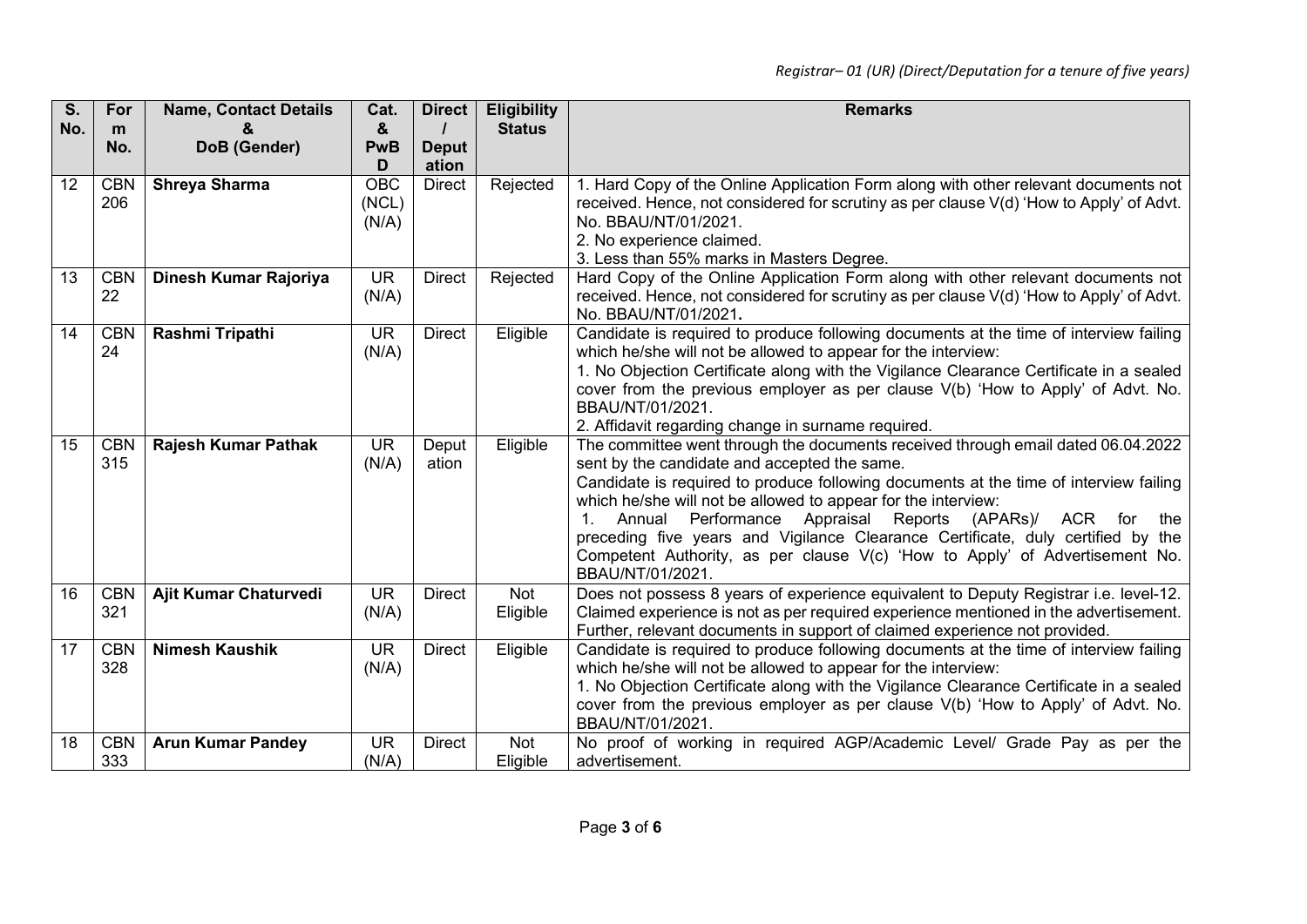| S.  | For               | <b>Name, Contact Details</b>              | Cat.                              | <b>Direct</b>         | <b>Eligibility</b>     | <b>Remarks</b>                                                                                                                                                                                                                                                                                                                                                                                        |
|-----|-------------------|-------------------------------------------|-----------------------------------|-----------------------|------------------------|-------------------------------------------------------------------------------------------------------------------------------------------------------------------------------------------------------------------------------------------------------------------------------------------------------------------------------------------------------------------------------------------------------|
| No. | m                 |                                           | &                                 |                       | <b>Status</b>          |                                                                                                                                                                                                                                                                                                                                                                                                       |
|     | No.               | DoB (Gender)                              | <b>PwB</b><br>D                   | <b>Deput</b><br>ation |                        |                                                                                                                                                                                                                                                                                                                                                                                                       |
| 19  | <b>CBN</b><br>343 | <b>Jitendra Singh</b>                     | $\overline{\mathsf{UR}}$<br>(N/A) | <b>Direct</b>         | Rejected               | Hard Copy of the Online Application Form along with other relevant documents not<br>received. Hence, not considered for scrutiny as per clause V(d) 'How to Apply' of Advt.<br>No. BBAU/NT/01/2021.                                                                                                                                                                                                   |
| 20  | <b>CBN</b><br>347 | <b>Ashish Rastogi</b>                     | <b>UR</b><br>(N/A)                | <b>Direct</b>         | Eligible               | -----                                                                                                                                                                                                                                                                                                                                                                                                 |
| 21  | <b>CBN</b><br>352 | <b>Madan Pal Singh</b>                    | $\overline{SC}$<br>(N/A)          | <b>Direct</b>         | Eligible               | Candidate is required to produce following documents at the time of interview failing<br>which he/she will not be allowed to appear for the interview:<br>1. Vigilance Clearance Certificate in a sealed cover from the previous employer as<br>per clause V(b) 'How to Apply' of Advertisement No. BBAU/NT/01/2021.                                                                                  |
| 22  | <b>CBN</b><br>354 | Kaoushik K. Mukherjee                     | <b>UR</b><br>(N/A)                | <b>Direct</b>         | Not<br>Eligible        | Candidate failed to submit the following documents within the requisite time period as<br>required through Screening Committee Report uploaded on University website vide<br>ref. no. 3442/BBAU/2022 dated 29.03.2022 (Last date 07.04.2022):<br>Experience certificate from University of Kalyani clearly indicating the date of<br>joining and date of relieving on each post along with pay scale. |
| 23  | <b>CBN</b><br>36  | <b>Bhupendra Bahadur</b><br><b>Tiwari</b> | <b>UR</b><br>(N/A)                | <b>Direct</b>         | <b>Not</b><br>Eligible | No proof of working in required AGP/GP/Academic Level as mentioned in the<br>advertisement.                                                                                                                                                                                                                                                                                                           |
| 24  | <b>CBN</b><br>364 | <b>Ashwini Kumar Singh</b>                | $\overline{\mathsf{UR}}$<br>(N/A) | Deput<br>ation        | Eligible               | ----                                                                                                                                                                                                                                                                                                                                                                                                  |
| 25  | <b>CBN</b><br>365 | Akankssha Nigam                           | <b>UR</b><br>(N/A)                | <b>Direct</b>         | Rejected               | Hard Copy of the Online Application Form along with other relevant documents not<br>received. Hence, not considered for scrutiny as per clause V(d) 'How to Apply' of Advt.<br>No. BBAU/NT/01/2021.                                                                                                                                                                                                   |
| 26  | <b>CBN</b><br>367 | Sanjai Kumar Diwaker                      | $\overline{SC}$<br>(N/A)          | Deput<br>ation        | Not<br>Eligible        | The committee went through the email dated 01.04.2022 sent by the candidate and<br>found it not tenable.<br>(Less than 8 years of experience as Deputy Registrar or an equivalent post i.e. Level-<br>12.                                                                                                                                                                                             |
| 27  | <b>CBN</b><br>374 | <b>Hari Mohan Arora</b>                   | <b>UR</b><br>(N/A)                | Deput<br>ation        | Eligible               | ----                                                                                                                                                                                                                                                                                                                                                                                                  |
| 28  | <b>CBN</b><br>382 | <b>Jitendra Prasad</b>                    | <b>UR</b><br>(N/A)                | Deput<br>ation        | Not<br>Eligible        | Less than 15 years of administrative experience.                                                                                                                                                                                                                                                                                                                                                      |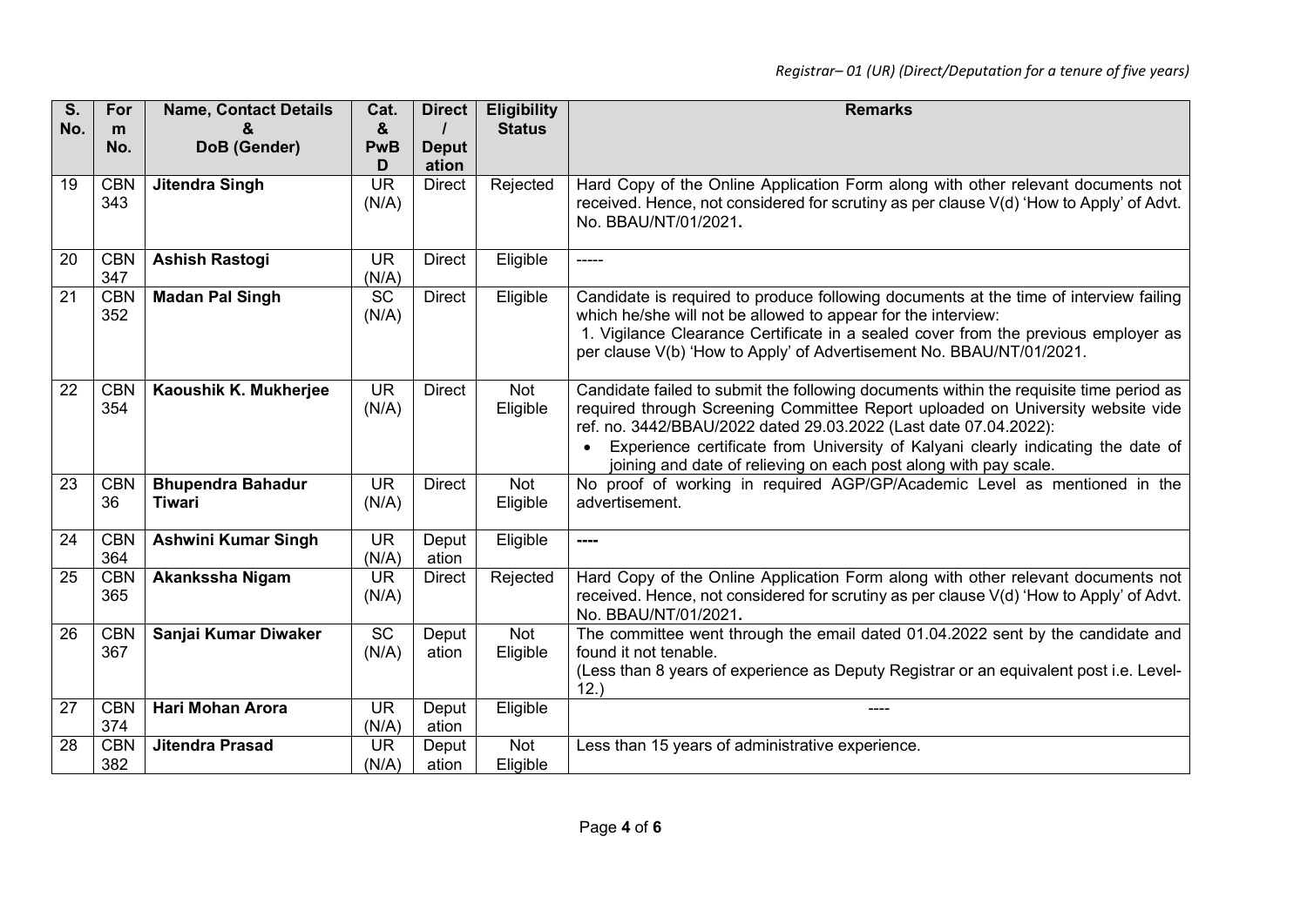| S.  | For        | <b>Name, Contact Details</b> | Cat.       | <b>Direct</b> | <b>Eligibility</b> | <b>Remarks</b>                                                                                        |
|-----|------------|------------------------------|------------|---------------|--------------------|-------------------------------------------------------------------------------------------------------|
| No. | m          |                              | &          |               | <b>Status</b>      |                                                                                                       |
|     | No.        | DoB (Gender)                 | <b>PwB</b> | <b>Deput</b>  |                    |                                                                                                       |
|     |            |                              | D          | ation         |                    |                                                                                                       |
| 29  | <b>CBN</b> | <b>Ratnesh Mishra</b>        | <b>UR</b>  | <b>Direct</b> | Not                | As per November 2021 salary slip, candidate is working at AL-10.                                      |
|     | 392        |                              | (N/A)      |               | Eligible           | Also, candidate does not possess at least 15 years of experience as Assistant                         |
|     |            |                              |            |               |                    | Professor in the Academic Level 11 and above or 8 years of service in the                             |
|     |            |                              |            |               |                    | Level<br>12<br>and<br>above including<br>as Associate<br>Professor<br>Academic                        |
|     |            |                              |            |               |                    | along with experience in educational administration.                                                  |
| 30  | <b>CBN</b> | <b>Ravi Shankar Pandey</b>   | <b>UR</b>  | <b>Direct</b> | Eligible           | The committee went through the documents received through email dated 06.04.2022                      |
|     | 398        |                              | (N/A)      |               |                    | & 07.04.2022 sent by the candidate and accepted the same.                                             |
| 31  | <b>CBN</b> | <b>Chandra Kumar Dixit</b>   | <b>UR</b>  | Deput         | Eligible           | Candidate is required to produce following documents at the time of interview failing                 |
|     | 399        |                              | (N/A)      | ation         |                    | which he/she will not be allowed to appear for the interview:                                         |
|     |            |                              |            |               |                    | 1. No Objection Certificate along with the Vigilance Clearance Certificate in a sealed                |
|     |            |                              |            |               |                    | cover from the previous employer as per clause V(b) 'How to Apply' of Advt. No.                       |
|     |            |                              |            |               |                    | BBAU/NT/01/2021.<br>2.<br>Performance Appraisal Reports<br>(APARs)/<br>Annual<br>ACR for              |
|     |            |                              |            |               |                    | the<br>preceding five years and Vigilance Clearance Certificate, duly certified by the                |
|     |            |                              |            |               |                    | Competent Authority, as per clause V(c) 'How to Apply' of Advt. No.                                   |
|     |            |                              |            |               |                    | BBAU/NT/01/2021.                                                                                      |
| 32  | <b>CBN</b> | <b>Sarver Kumar Chahal</b>   | <b>SC</b>  | Deput         | Eligible           | The committee went through the documents received through email dated 07.04.2022                      |
|     | 47         |                              | (N/A)      | ation         |                    | sent by the candidate and accepted the same.                                                          |
|     |            |                              |            |               |                    | However, candidate is required to produce following documents at the time of interview                |
|     |            |                              |            |               |                    | failing which he/she will not be allowed to appear for the interview:                                 |
|     |            |                              |            |               |                    | 1. No Objection Certificate along with the Vigilance Clearance Certificate in a sealed                |
|     |            |                              |            |               |                    | cover from the previous employer as per clause $V(b)$ 'How to Apply' of Advt. No.<br>BBAU/NT/01/2021. |
|     |            |                              |            |               |                    | Performance Appraisal Reports (APARs)/ ACR for<br>Annual<br>the                                       |
|     |            |                              |            |               |                    | preceding five years and Vigilance Clearance Certificate, duly certified by the                       |
|     |            |                              |            |               |                    | Competent Authority, as per clause V(c) 'How to Apply' of Advt. No.                                   |
|     |            |                              |            |               |                    | BBAU/NT/01/2021.                                                                                      |
|     |            |                              |            |               |                    | 3. Affidavit clearly mentioning that Sarver Kumar Chahal, Sarver Kumar and S.K.                       |
|     |            |                              |            |               |                    | Chahal are the same person.                                                                           |
| 33  | <b>CBN</b> | <b>Najibul Hasan Khan</b>    | <b>UR</b>  | <b>Direct</b> | <b>Not</b>         | No proof of working in required AGP/ Academic Level as per the advertisement.                         |
|     | 59         |                              | (N/A)      |               | Eligible           |                                                                                                       |